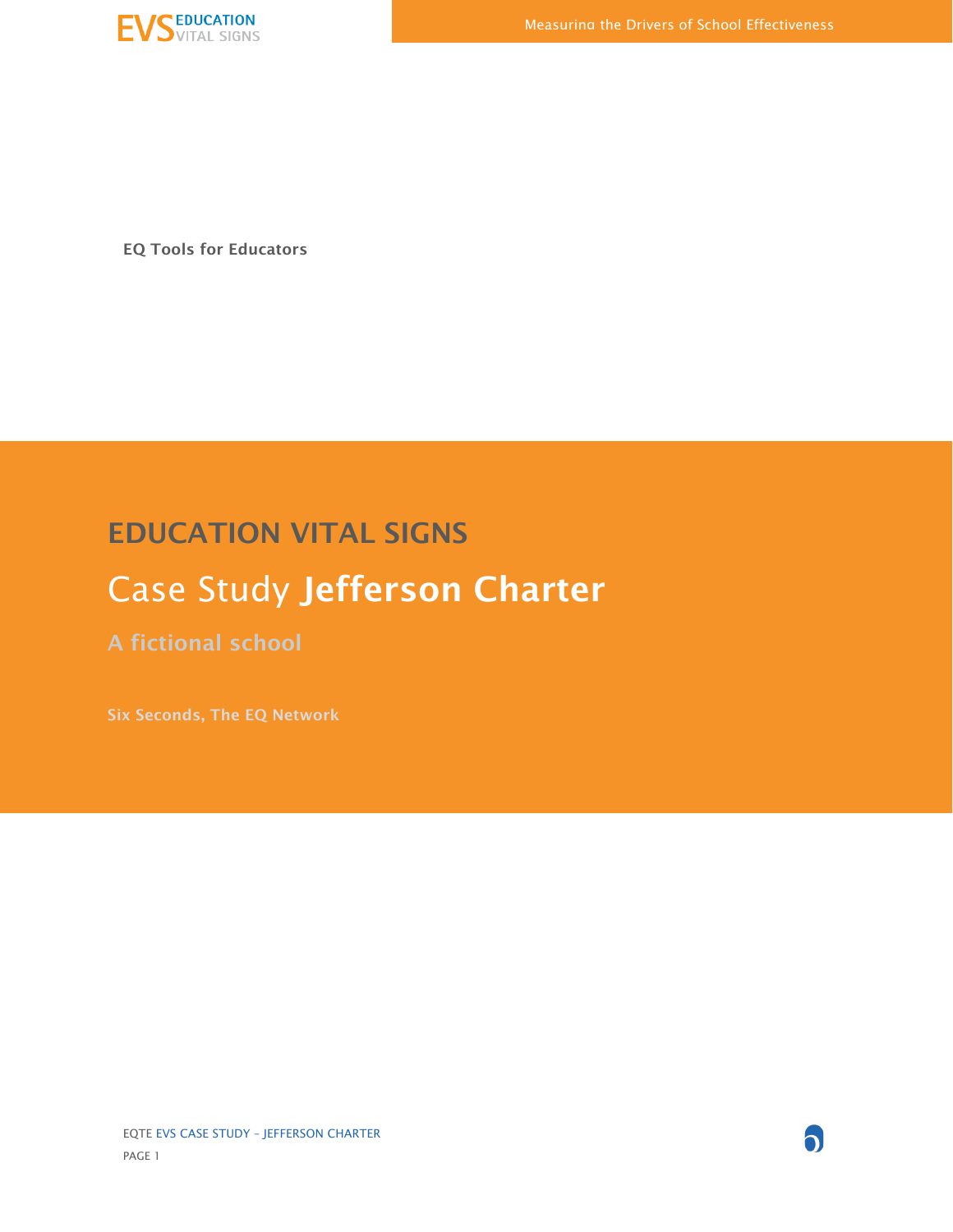

### Background

Jefferson Charter is a new K-8 Charter School established in a rural community in the American Southwest. Population: 450 students. A broad range of family incomes exists. Full time teachers: 18. Administrators: 2. Counselor: 1.

#### Mission Statement

The mission of Jefferson Charter is to provide a superior, academic program with attention to the whole child though instruction in character education and emotional intelligence, the arts, and technology.

"At Jefferson, our goal is a school where students are whole and healthy people learning the skills to make responsible choices for life. We're committed to social emotional learning as a pillar of our school so students learn the skills understand themselves and one another."

- Axel Carlsbad, Jefferson School Board, Founding President

#### **History**

Three years ago community members formed JCS as an alternative public charter school with approval from the local school district. The school has grown quickly. The original team member who was going to be Head of School found the job overwhelming, and a year ago, the board hired Cari Tsu as Head. Cari is an experienced administrator, but she did not have an extensive background in Social Emotional Learning, nor has she run an "alternative" school like JCS.

At the end of last year, the board was not thrilled with Tsu's progress, but they made an agreement that she had one more year to turn the school into the kind of learning environment envisioned by the board.

At that time, Tsu formed an SEL Committee with 2 parent board members, 2 teachers, Cari, and the counselor. They decided to run the Education Vital Signs process near the start of this school year to make a plan. The principal and faculty also took the SEI assessment.

Now, it's about 6 weeks into the new school year, and they're ready to discuss the data as a committee, plus with the faculty, board, and parents.

Your job is to help them understand the data – and make a plan!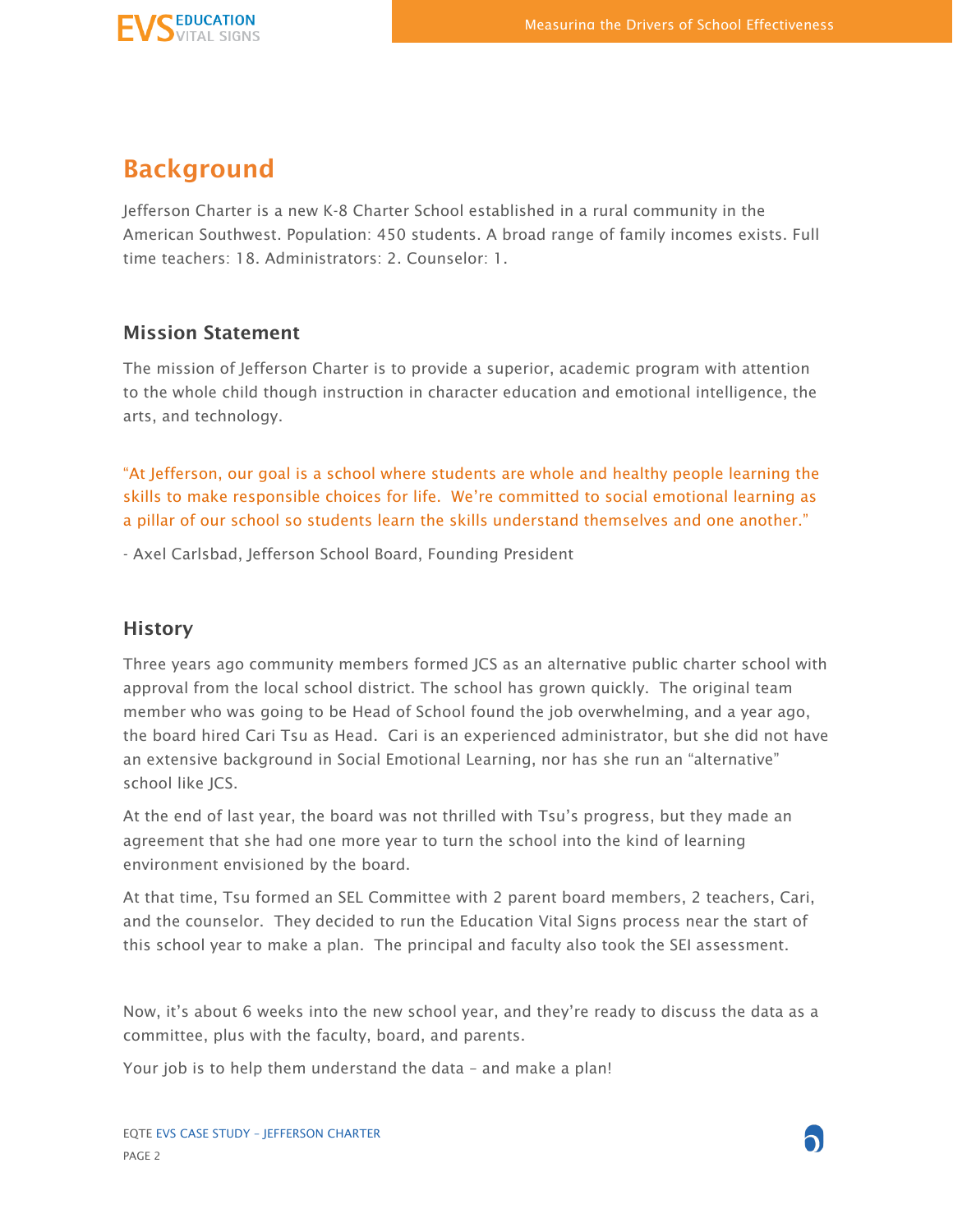

### EVS Background

The Education Vital Signs (EVS) is a statistically validated, normed assessment of school climate that quickly identifies areas both supporting and interfering with school success. The school/district climate influences critical constituent behaviors such as communication, problem-solving, and accountability – factors that affect students'/parents'/employees' ability to work effectively.

EVS is intended to create a snapshot of the current school climate – an overview of the community members' relationship with the organization. The climate is the context in which faculty work each day, in which students learn, and in which parents interact; our research shows that the climate based on these perceptions of "connectedness" strongly influences learning, involvement, safety, and thriving.

There are five climate factors, shown in blue in the model below. Research shows these five factors are key drivers of the outcomes, shown in orange in this graphic:

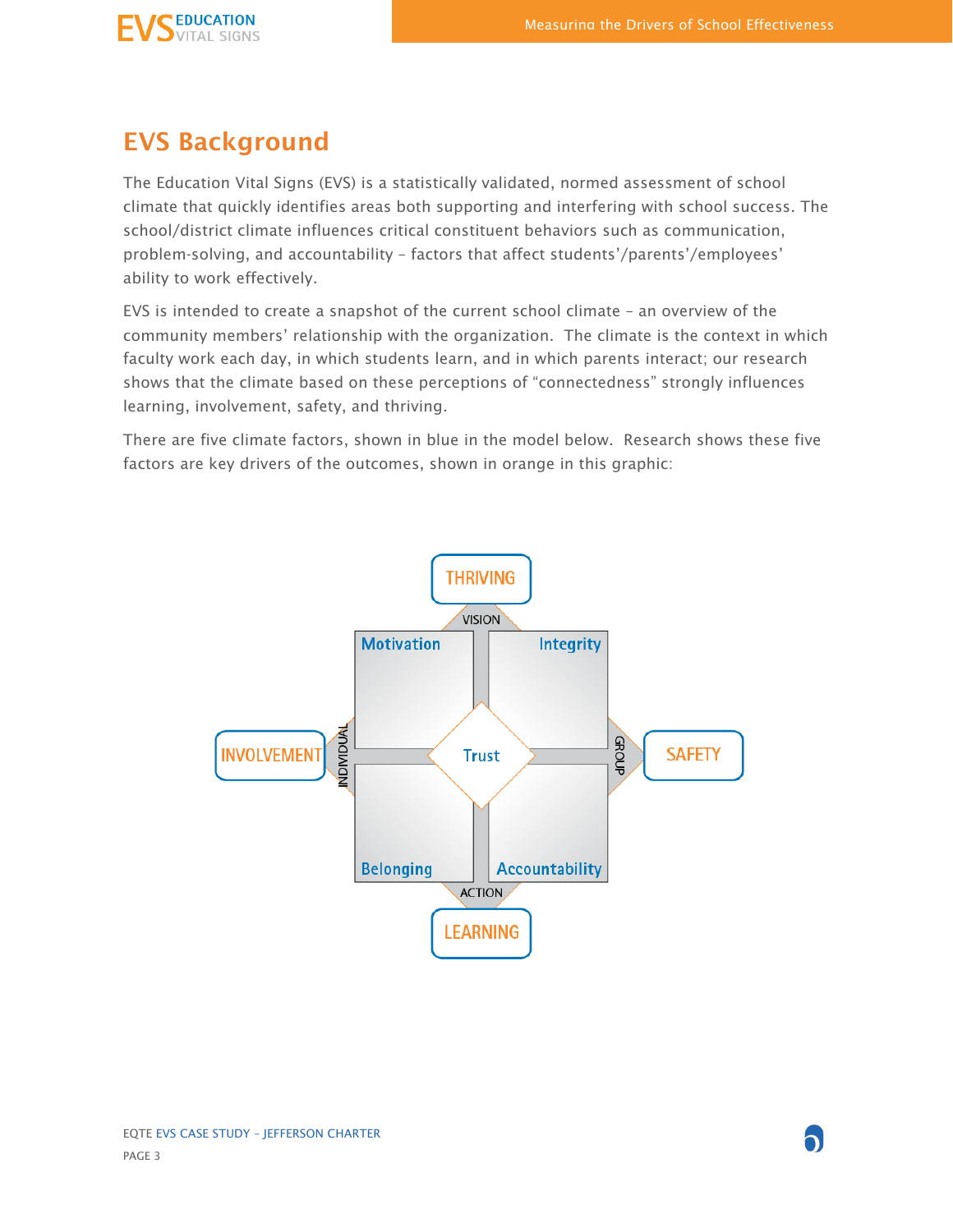

# EVS Summary

Combined Snapshot



*The average score on EVS is 100. Scores in the lower grey band represent the lower 25% of the EVS database; scores in the upper grey band represent the top 25%.*

Climate factors:

Motivation: Feeling of commitment and drive. Integrity: Maintaining commitments and principles.

Belonging: Sense of connection and care.

Accountability: Following agreements and behaving with care.

Trust: Belief in the foundation of security and safety.

Outcome factors:

Learning: Students' academic growth.

Safety: Physical and emotional wellbeing.

Involvement: Participation in the school community.

Thriving: Long term viability of the culture.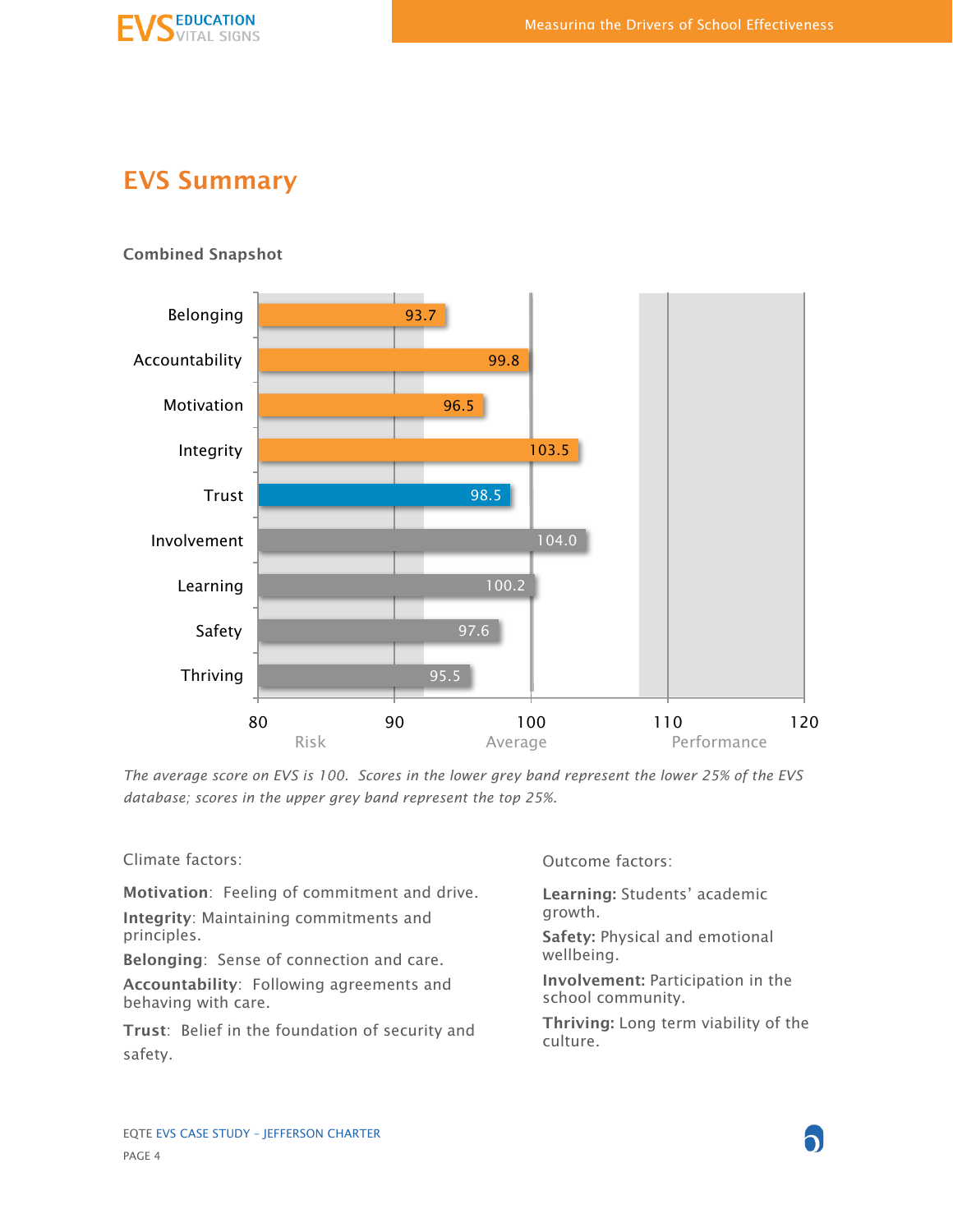

EVS By Role



|                 | <b>Belonging</b> | Account-<br>ability | Motivat-<br>ion | Integrity | Trust | Involve-<br>ment | Learning | Safety | Thriving |
|-----------------|------------------|---------------------|-----------------|-----------|-------|------------------|----------|--------|----------|
| Admin/Staff     | 105.5            | 101.5               | 107.8           | 106.2     | 101.9 | 108.2            | 105.8    | 103.4  | 96.7     |
| Board           | 97.7             | 94.2                | 91.1            | 110.1     | 103.3 | 96.4             | 103.2    | 99.2   | 95.3     |
| Parents         | 94.0             | 97.2                | 92.4            | 101.3     | 95.2  | 97.2             | 97.5     | 101.3  | 99.4     |
| <b>Students</b> | 91.0             | 98.0                | 96.7            | 98.3      | 94.3  | 109.3            | 100.4    | 92.2   | 94.8     |
| Teachers        | 108.1            | 107.3               | 98.3            | 102.3     | 101.1 | 108.1            | 97.3     | 93.1   | 93.2     |

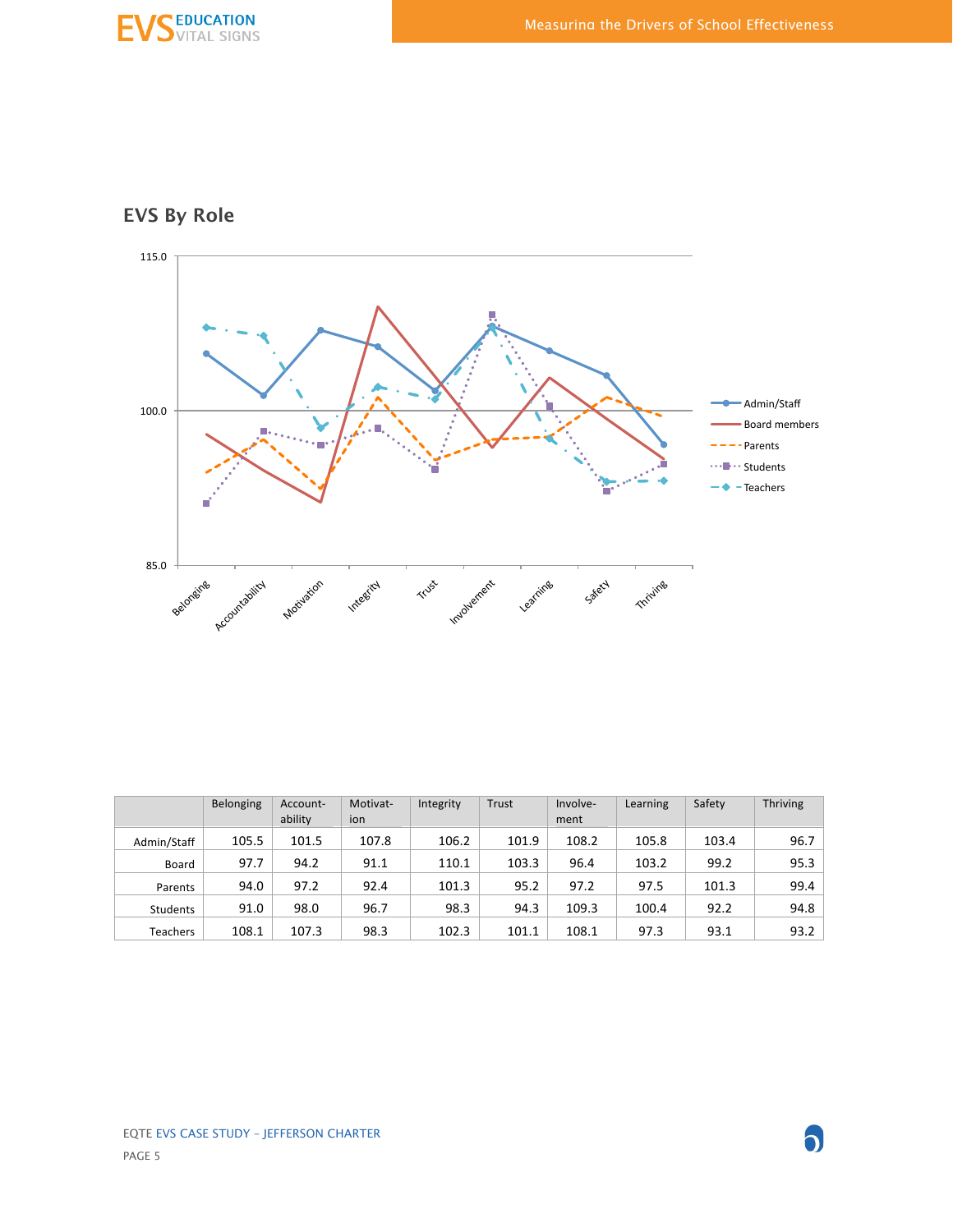

### Critical Items

*The three lowest and highest rated items on the survey*



### 3.47% 4.34% 3.63% 3.52% 4.44% 3.68% 3.87% 3.22%  $2$  3 4 5 Jefferson Charter is a friendly and welcoming place. The Jefferson Charter school community values respect. The Jefferson Charter school community models respect. I feel listened to when I have a concern. Jefferson Charter has high academic expectations for students. My input is welcomed at Jefferson Charter. People here follow the JC Code of Conduct People here at Jefferson care about me.

#### Custom Items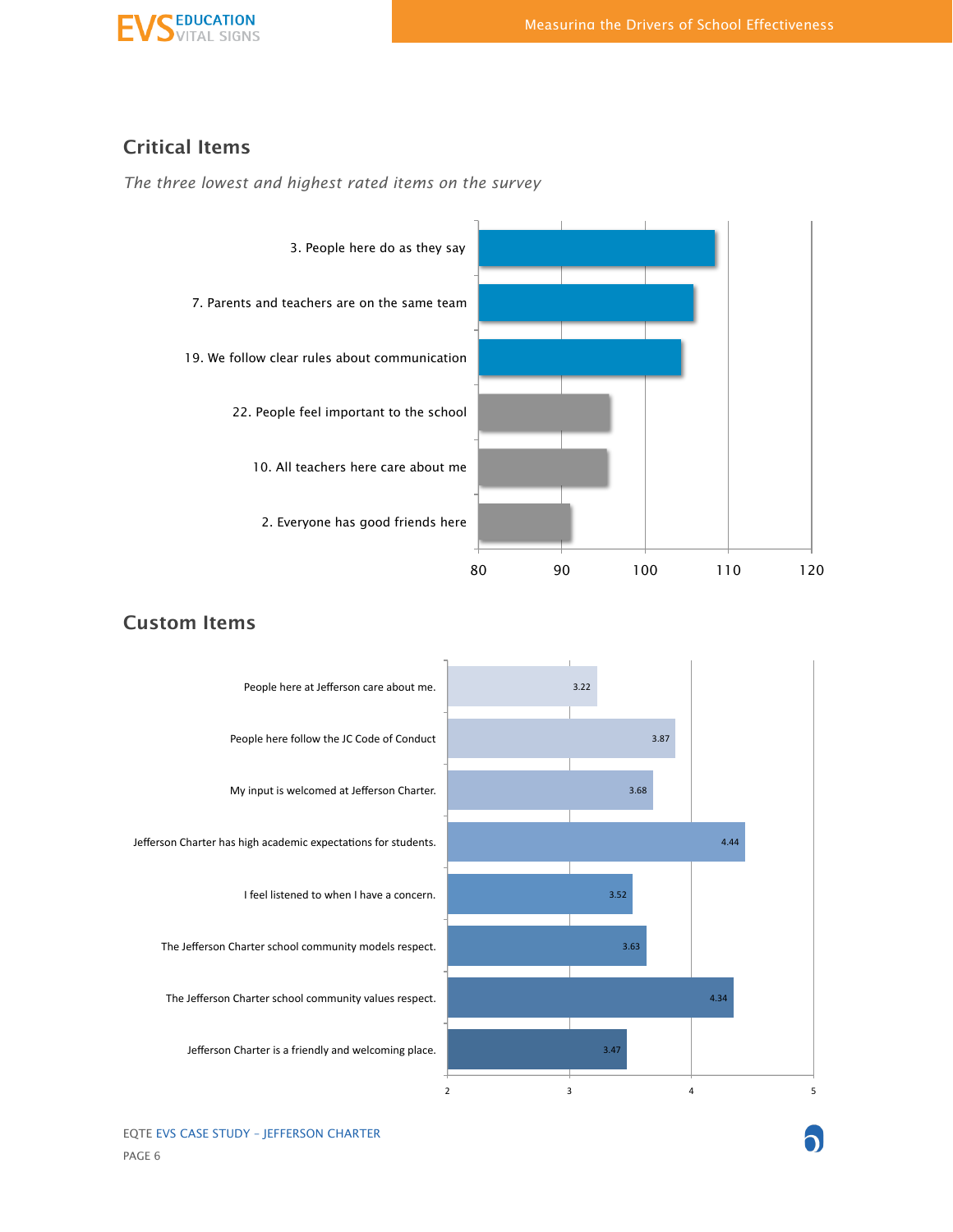

#### Open Ended Questions

*Selected responses*

#### What are the 2-3 most important changes we can make to improve the school?

- One change that I would love to make this school better is having everybody be friends. Second I would like to have less being shy (I'm not other kids are). I want everybody to be themselfs because that is very important
- Let parents know more what is going on
- I don't now anything about Social Emotional Learning and what it means to my child
- Well, I think we could make a difference in the gossiping and the verbal bullying.
- Institute the differentiated learning like advertised. I feel that a school that will say one thing and do another is being deceptive. How can we believe anything that is said thereafter? It also dishonors the administration and makes them untrustworthy.
- More open line of communication with each teacher via technology.

#### Do you have any additional comments?

- I love this school. Our teachers are awesome, I like our principal and our staff.
- I feel we are on our way to creating a really amazing school, as both a parent and educator at Jefferson. I believe in the vision and am honored to be part of this groundbreaking school with focus on SEL.
- More after school programs and a playground.
- Teachers need to be more aware of their surroundings before they say things about others.
- Have a place to comment or a suggestion box so we can voice our concerns without feeling pressure.
- Find a principal willing to listen and support parents.
- For first year, principal has done well. Definitely room for improvement
- Very trustworthy teachers and all of them help students reach their life goals.
- Discontented people should leave. Continue honest discussions. Ensure board has oversight not management role.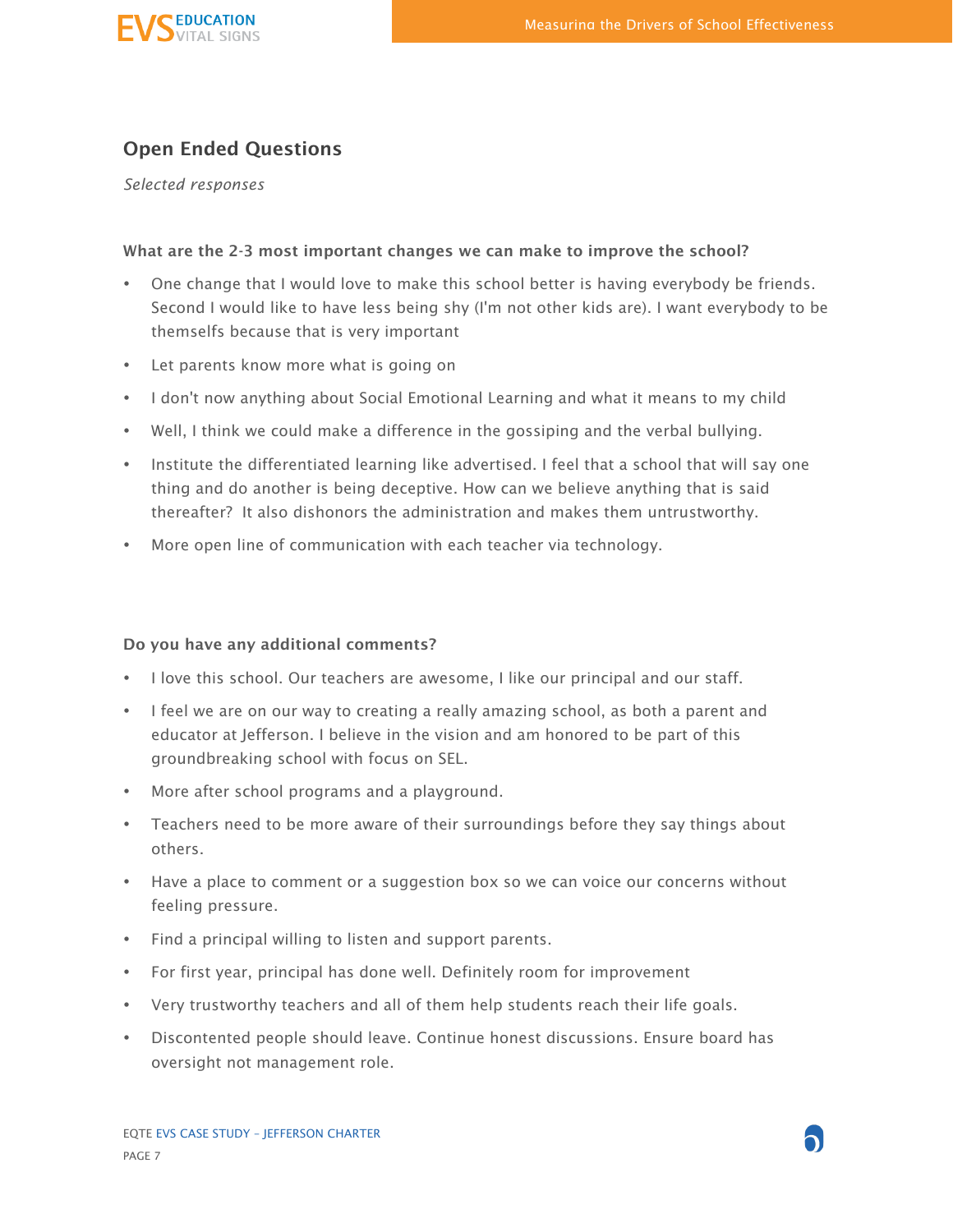

# SEI Background

The principal and staff have taken the Six Seconds Emotional Intelligence Assessment, which reports scores for eight key EQ competencies in 3 macro areas:

| <b>Pursuit</b>         | Competency                                    | <b>Definition</b>                                                                                                                                                         |  |  |
|------------------------|-----------------------------------------------|---------------------------------------------------------------------------------------------------------------------------------------------------------------------------|--|--|
| <b>Know Yourself</b>   | <b>Enhance Emotional</b><br>Literacy          | Accurately identifying and interpreting both<br>simple and compound feelings.                                                                                             |  |  |
| awareness              | <b>Recognize Patterns</b>                     | Acknowledging frequently recurring reactions and<br>behaviors.                                                                                                            |  |  |
| <b>Choose Yourself</b> | <b>Apply Consequential</b><br><b>Thinking</b> | Evaluating the costs and benefits of your choices                                                                                                                         |  |  |
| management             | <b>Navigate Emotions</b>                      | Assessing, harnessing, and transforming emotions<br>as a strategic resource.<br>Gaining energy from personal values &<br>commitments vs. being driven by external forces. |  |  |
|                        | <b>Engage Intrinsic</b><br><b>Motivation</b>  |                                                                                                                                                                           |  |  |
|                        | <b>Exercise Optimism</b>                      | Taking a proactive perspective of hope and<br>possibility.                                                                                                                |  |  |
| <b>Give Yourself</b>   | <b>Increase Empathy</b>                       | Recognizing and appropriately responding to<br>others' emotions.                                                                                                          |  |  |
| direction              | <b>Pursue Noble Goals</b>                     | Connecting your daily choices with your<br>overarching sense of purpose.                                                                                                  |  |  |

SEI scores are reported in five performance bands:

| Zone                   | <b>Score</b>  | <b>Definition</b>                                                                                                                                  |  |  |
|------------------------|---------------|----------------------------------------------------------------------------------------------------------------------------------------------------|--|--|
| Vulnerable<br>$(0-70)$ |               | This area may be an obstacle for you as a leader; it may be<br>creating personal and professional challenges.                                      |  |  |
| Emerging<br>$(71-90)$  |               | This is an area where you are developing skills and awareness;<br>it is essential to continue to practice.                                         |  |  |
| <b>Functional</b>      | $(91-110)$    | This competence is adequate to typical situations; it will be<br>valuable to continue to further development to meet the<br>demands of leadership. |  |  |
| <b>Skilled</b>         | $(111 - 130)$ | This is a potential strength for you to leverage.                                                                                                  |  |  |
| <b>Expert</b>          | $(131-150)$   | You have unique ability in this area that distinguishes you as a<br>leader.                                                                        |  |  |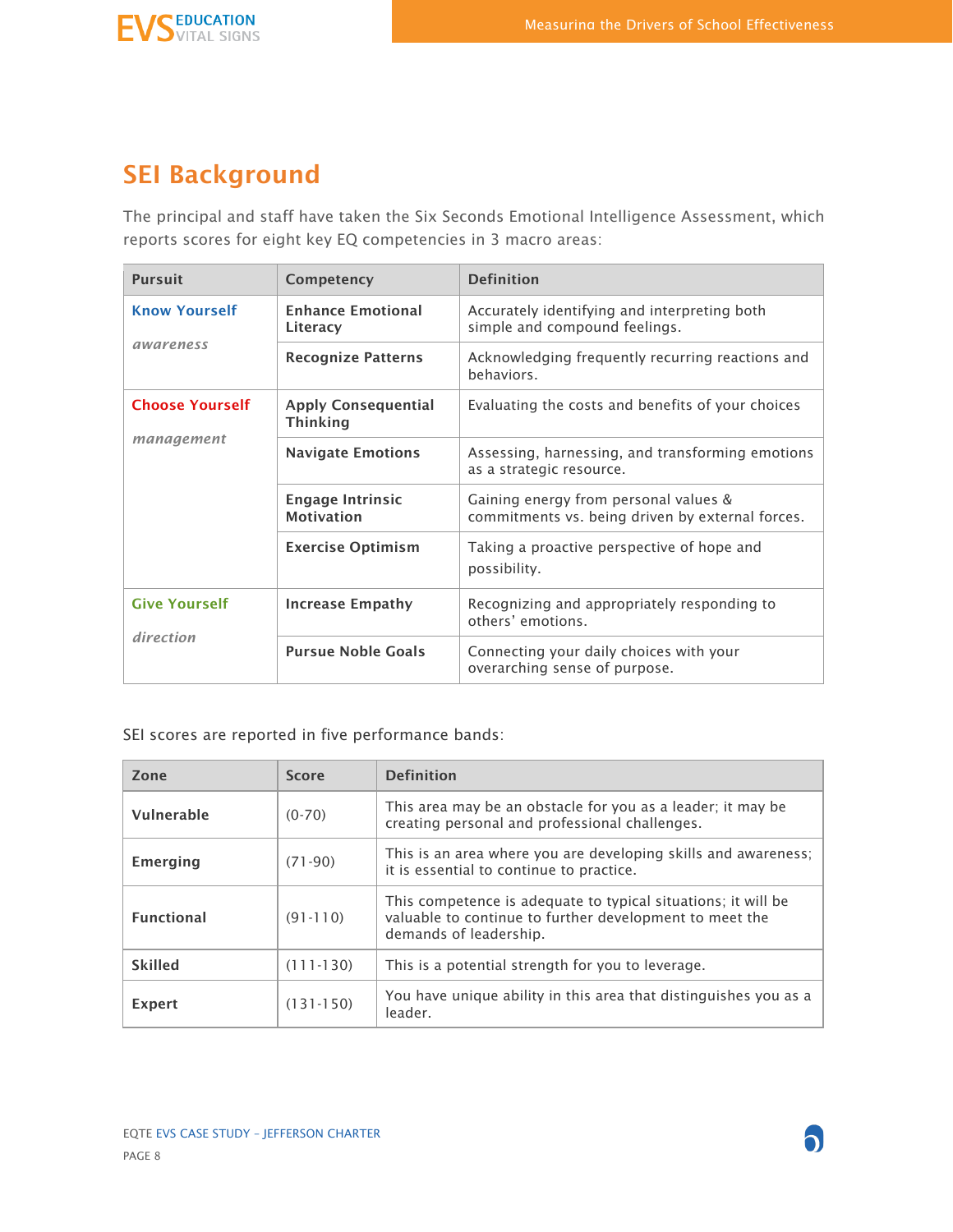### SEI Profile for Cari Tsu, Principal, JCS

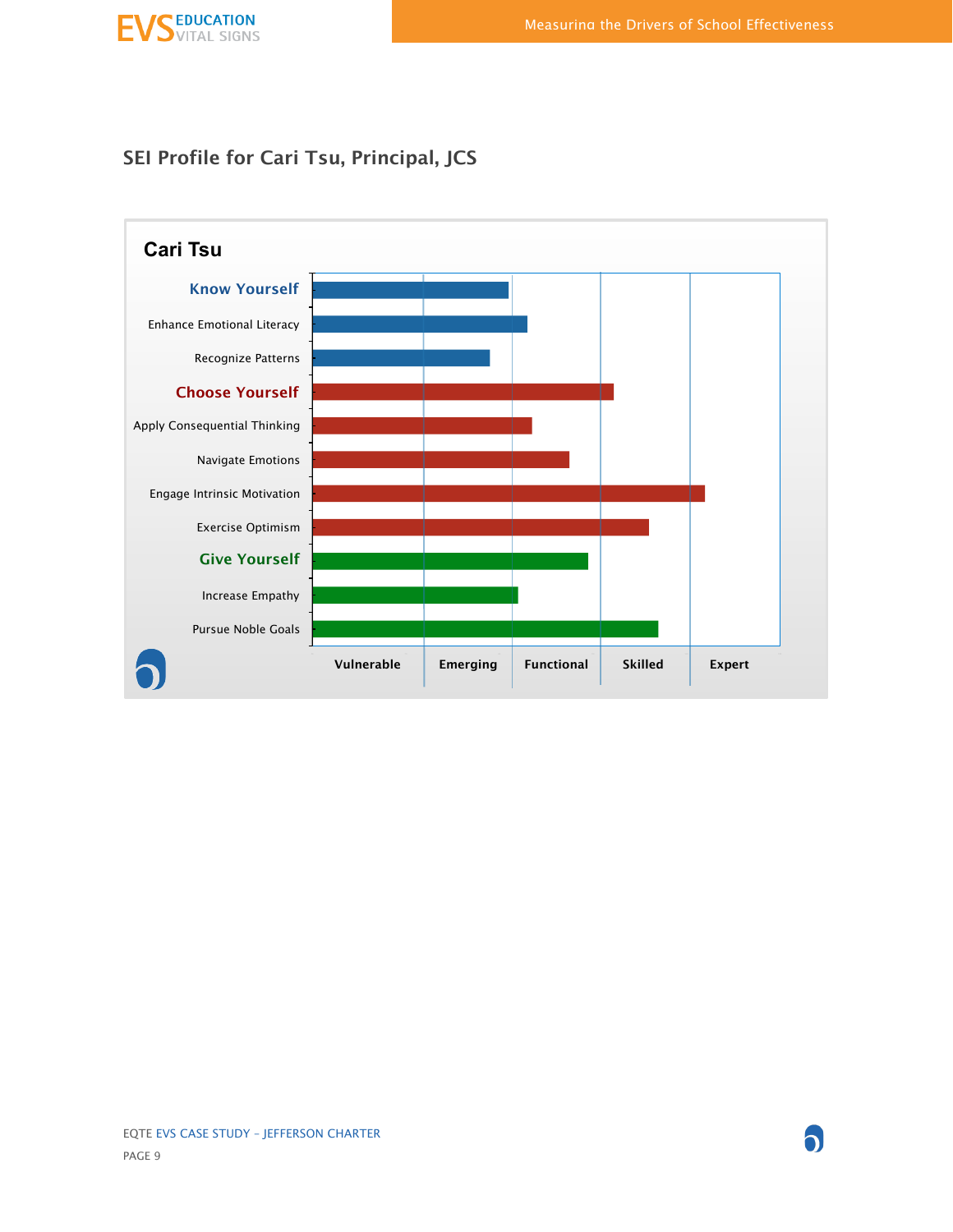

### Aggregate SEI Profile for JCS Faculty & Staff